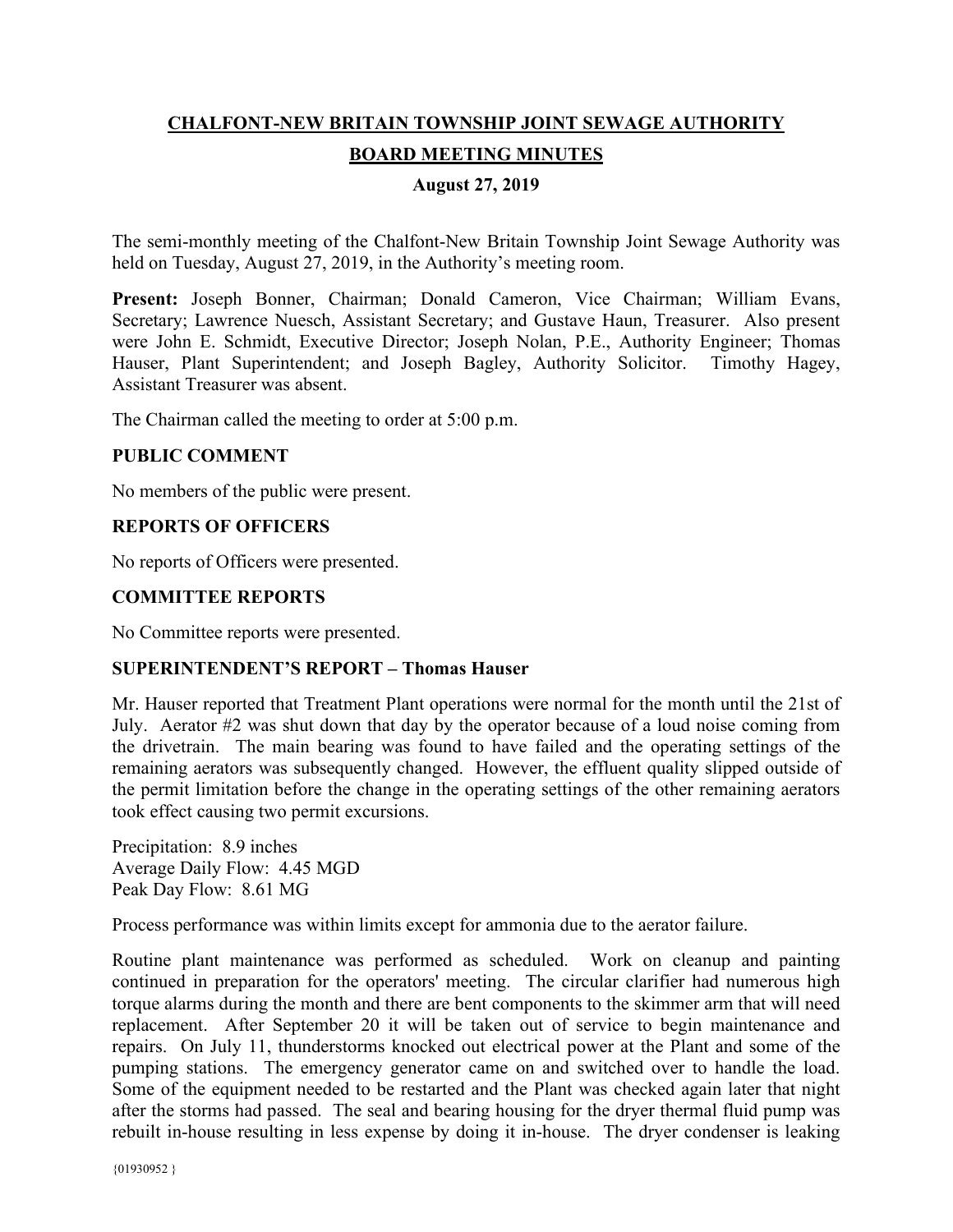and the spray piping is in rough shape but still able to operate. 176 cubic yards of dried biosolids were hauled to local farms during the month.

In the collection system, routine pump station maintenance was performed. Various PAOneCall's were marked and weekly flow meter readings were made. Eleven (11) final meter readings were read. Various CCTV jobs were performed with the TV truck. Personnel applied main line root killer to multiple sewer mains as part of line maintenance. Personnel detailed the Vactor truck for the Fourth of July parade which the Superintendent advised helps keep the truck maintained in good repair for a longer period of time than if the detailing were not performed.

A Board member questioned whether the Godwin pumps kicked on during the pump station failure on July 11. Mr. Hauser answered that they did. A Board member asked an additional question on how the on-call rotation is working out. Mr. Hauser answered that the rotation is working well, that individuals find coverage as they need it on occasion.

# **EXECUTIVE DIRECTOR'S REPORT – John Schmidt**

Mr. Schmidt reported that the draft minutes for August 13 had been distributed and asked for any revisions. None were suggested.

Mr. Schmidt invited the Board members to attend the EPWPCOA event at the Plant on September 20 and discussed the open house, morning tours and the luncheon banquet. Mr. Schmidt asked for Board members to advise him by the end of the week if they intended to attend.

Mr. Schmidt also brought to the Board's attention an invitation from the North Wales Water Authority for an open house celebrating the 25th anniversary of the Forest Park Water Treatment Plant on September 13.

#### **ENGINEER'S REPORT – Joseph Nolan, P.E.**

Mr. Nolan reported that in regards to the proposed Pump Station #4 Replacement Project the Authority still needs a signature from the County of Bucks. Mr. Nolan further reported that staff must still discuss the route of the proposed sewer line and additional easements will be necessary to obtain from individual homeowners.

Mr. Nolan reviewed with the Board the authorization received to proceed with the dryer project. Mr. Nolan requested specific authorization to purchase the dryer and conveyor through COSTARS bids and authorization of a purchase order to Kappe Associates in the amount of \$1,368,952.00 and authorization for Mr. Schmidt to sign any documents necessary to carry out the purchase.

Mr. Evans asked certain questions regarding the proposed purchase, installation and contractor involvement.

**MOTION:** It was **MOVED** by Mr. Haun and **SECONDED** by Mr. Evans to authorize the payment of \$1,368,952.00 for the GRYPHON dryer purchase and further to authorize Mr. Schmidt to sign any documents reasonably necessary to carry out the purchase. The Motion was unanimously adopted.